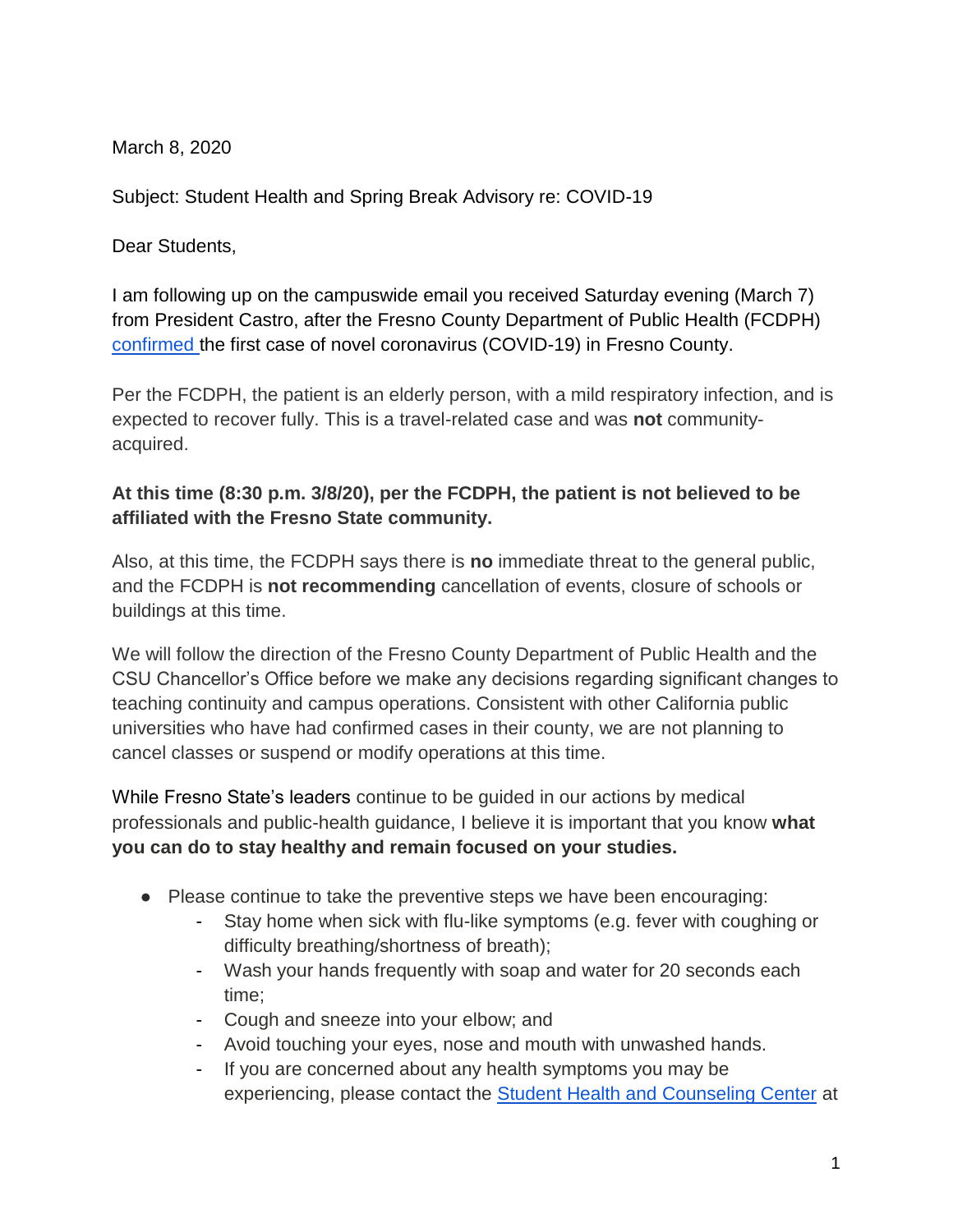the earliest opportunity. (Please call 559.278.2734 before coming to the center.)

● If you are sick with flu-like symptoms, you should take steps you normally would when sick, including focusing on caring for your health, contacting your health care provider or the [Student Health and Counseling Center](http://www.fresnostate.edu/studentaffairs/health/) if you feel you need to, not attending class if contagious, and in the event you miss class due to illness, working with your instructor on any necessary arrangements for making up coursework. Faculty have been asked to be prepared to accommodate students who are requesting to stay home due to illness, as described above, including clearly communicating opportunities and expectations around alternative assignments or make-up work.

## **TRAVEL DURING SPRING BREAK**

As we approach the upcoming spring break (April 6-10), personal travel plans may be part of your activities, and we would like to remind you of the serious situation with COVID-19 as it quickly evolves.

- **All students (and faculty and staff) are strongly advised against all international travel – including popular spring break destinations such as Cabo San Lucas and Cancun in Mexico.**
- Flight cancellations, quarantines and border closures have been implemented by several countries on short notice.
- If you travel internationally, be prepared for mandatory health screenings, flight cancellations or isolation measures — **including the possibility of a required 14-day self-isolation.**
- Students, faculty and staff returning from outside the U.S. may be subject to screening and possible self-isolation requirements before returning to campus locations.
- Students, faculty and staff who are unable to return to the U.S. may encounter disruptions to their studies due to travel delays or self-isolation requirements.

This is a rapidly evolving situation, and we will share more information about COVID-19 as it becomes available from the Centers for Disease Control and Prevention (CDC) and the Fresno County Department of Public Health. Updates will be posted to [https://fresnostate.edu/coronavirus.](https://fresnostate.edu/coronavirus)

## **YOUR ROLE IN BEING INFORMED AND RESPECTFUL**